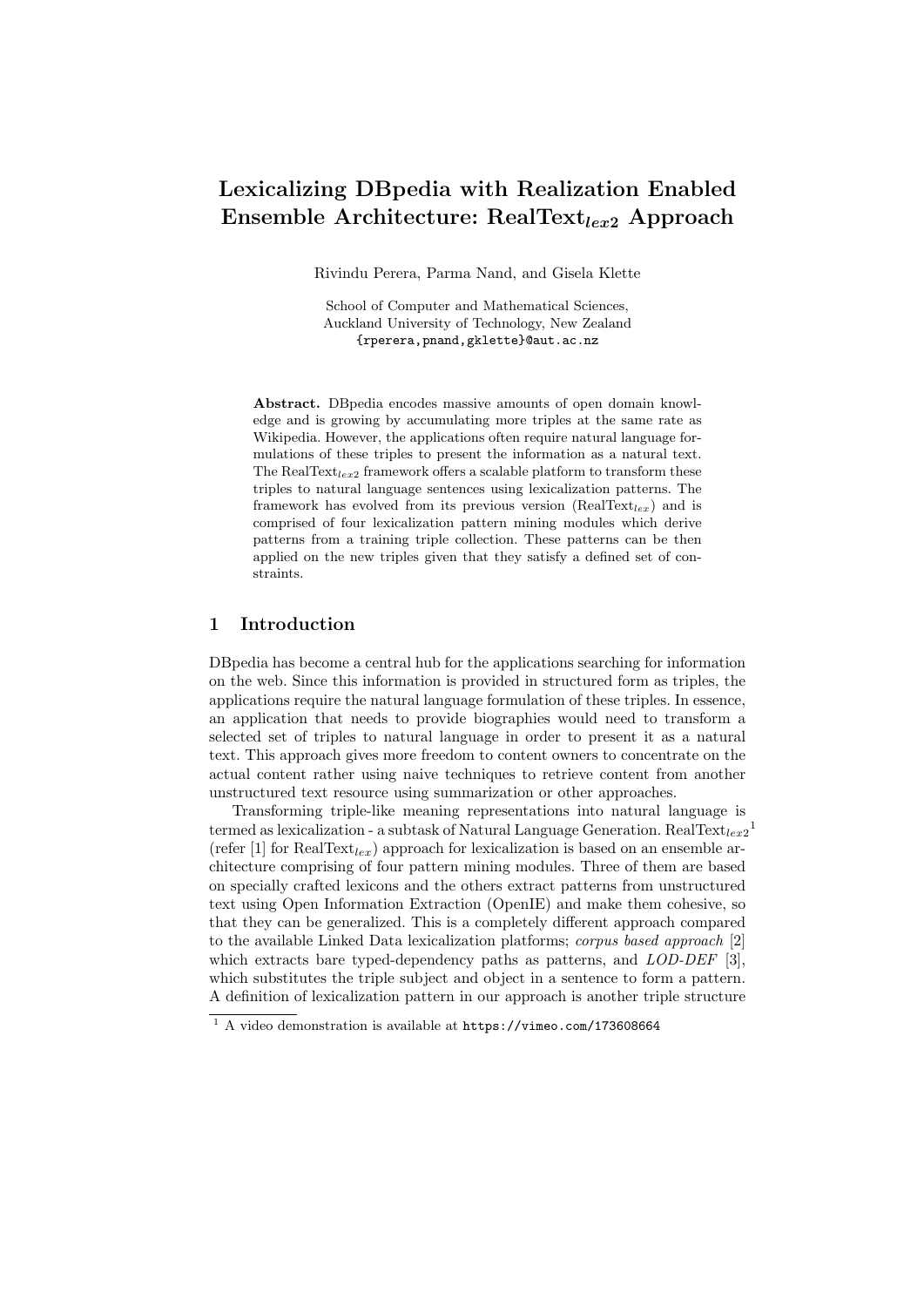2 Perera et al

which  $S<sup>2</sup>$  and  $O<sup>2</sup>$  expressions denote subject and triple respectively. As an example, a pattern such as  $\langle S^2,$  was born in,  $O^2$   $\vert_L$  can be used to lexicalize the triple  $\langle Steve\ Jobs,\ birthDate,\ 1955-02-24\rangle_T$ .

The rest of the paper provides details on the framework and all features presented herein will be part of the demonstration.

## 2 Demonstration

For the demonstration we utilize the Java client application. Although it shows a similar interface to the previous version, the application layer has been redeveloped for various improvements. These will be discussed in Section [2.2.](#page-1-0)

#### 2.1 Datasets

For the purpose of this demonstration we focus on randomly selected seven different ontology classes namely: Office Holder, Educational Institute, Mountain, Basketball Player, Country, City, Actor, etc.

#### <span id="page-1-0"></span>2.2 Workflow

The framework is based on four pattern mining modules to generate lexicalization patterns.

Occupational Metonym Patterns Occupational metonyms are used to identify a person based on his/her occupation. In majority of the cases these represent -er nominalized verbs (e.g., director, publisher, designer). DBpedia uses occupational metonyms as predicates in multiple scenarios. If such predicate is used then the triple can be lexicalized using the base verb of the -er nominalized verb. We have developed a lexicon of such -er nominalized occupational metonyms and associated patterns. For example, for a triple such as  $\langle Now\ You$ See Me, director, Jon M. Chu $\tau$ , we can use the pattern  $\langle S^2 \rangle$ , is directed by, O?  $i_L$  which is associated with the occupational metonym "director".

Context Free Grammar Patterns Context Free Grammar (CFG) is a two directional grammar formalism which helps to both understand and generate language. This research uses only the  $S \equiv NP \leftrightarrow VP \leftrightarrow NP$ , CFG rule where S denotes a sentence, NP and VP represent noun phrase and verb phrase respectively. Based on this CFG rule, we define the pattern  $\langle S^g, P^g, O^g \rangle_L$  for all triples which satisfy two constraints. Firstly, the triple predicate should be a verb and secondly the verb should have a  $NP \leftrightarrow VP \leftrightarrow NP$  in VerbNet.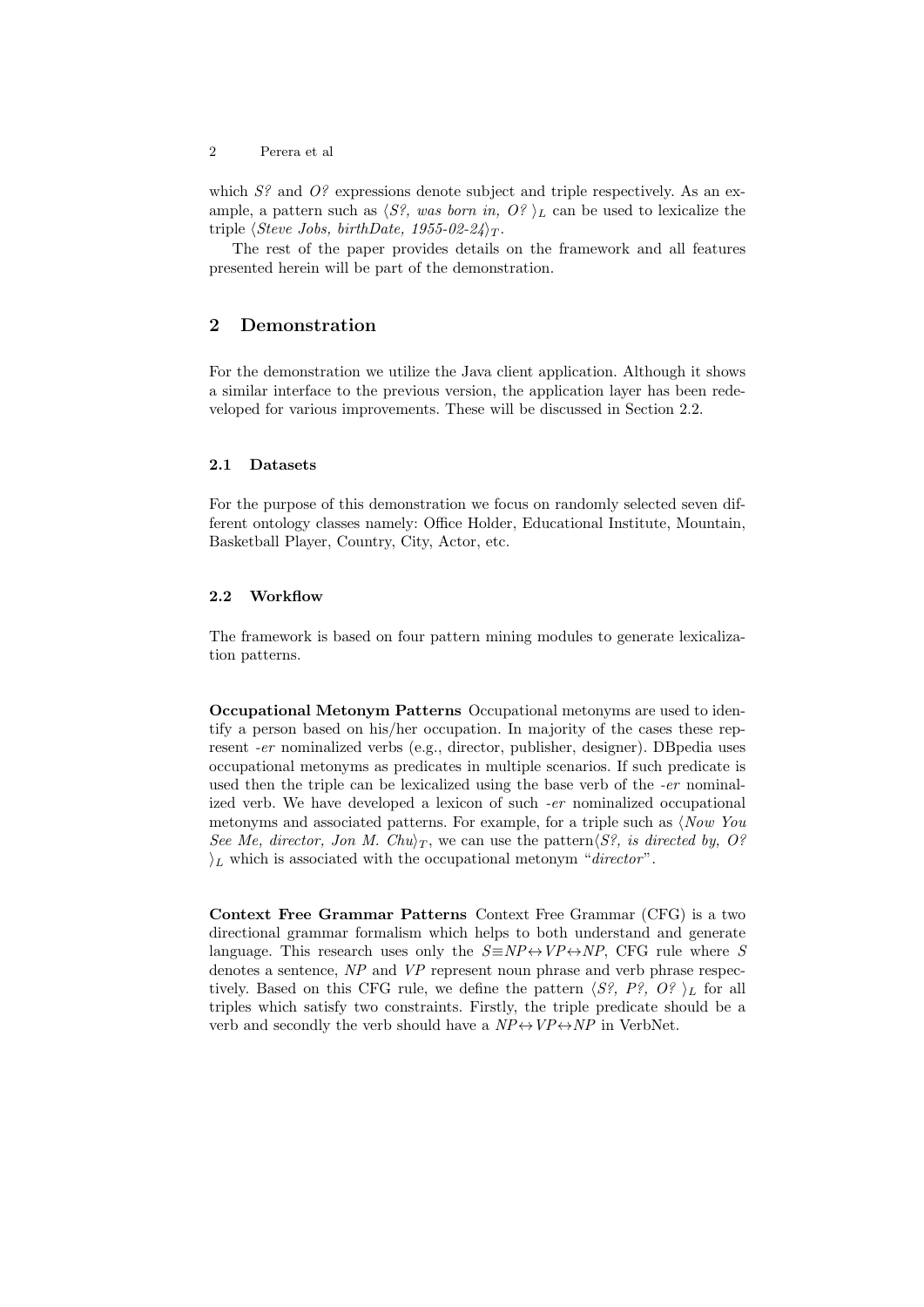Relational Patterns Relational pattern are derived from then unstructured text. We first retrieve triples ( $\langle subject, predicate, object \rangle_T$ ) from number of entities from different ontology classes. Parallel to this process, we also extract text related to each entity considered. This text is preprocessed to tokenize sentences and resolve co-references. We then extract relations ( $\langle \textit{arq}_1, \textit{rel}, \textit{arq}_2 \rangle$  $\langle R \rangle_R$  from the preprocessed text using Open Information Extraction (OpenIE). The relations are then aligned with retrieved triples (e.g., a triple subject may align with  $\arg_1$  of a relation). The alignment is calculated using Phrasal Overlap Measure (POM) for triple subject and object alignments individually and then multiplied to get the final alignment score. We have experimentally determined that a threshold alignment score of 0.21 limits low ranked inaccurate relational patterns being included in the result.

Furthermore, we noticed that grammatical gender of a triple and object multiplicity of a triple can make a lexicalization pattern more specific. For instance, although the triple  $\langle Barack Obama, spouse, Michelle Obama\rangle_T$  cannot be lexicalized with the pattern  $\langle S^2 \rangle$ , is the husband of,  $O^2$ , l<sub>L</sub> which is derived using the triple *(Michelle Obama, spouse, Barack Obama*) $\tau$ . Although both triples have a same predicate and subjects belong to the same ontology class, grammatical gender of the subject makes the pattern more specific. Similarly, object multiplicity also needs to be considered as an exception. In this case, a predicate can hold either one or more objects. For example, East River has a triple  $\langle East$ River, country, United States $\gamma_T$  and Nile river has triples: (Nile River, country, Egypt $\langle T, \langle$  Nile River, country, Burundi $\rangle_T$ , and  $\langle$  Nile River, country, Ghana $\rangle_T$ . Although pattern  $\langle S^2, is \infty, O^2 \rangle_L$  can lexicalize the East river triple, the most suitable pattern for Nile River would be  $\langle S^2, \text{flows through, } O^2 \rangle_L$ . In these cases, we associate each pattern with either of the above two features.

Property Patterns Property patterns consists of predefined set of lexicalization patterns to transform a known predicates to natural language sentences. Table [1](#page-2-0) lists the five predefined patterns with examples.

| Pattern                                                   | Predicate  | Resulting lexicalization                                                                                             |
|-----------------------------------------------------------|------------|----------------------------------------------------------------------------------------------------------------------|
| $\langle S? \rangle' s P?$ , is, $O?$ <sub>L</sub> height |            | $\langle Kobe\,Bryant's\,height,\, is,\,1.98\rangle_{LR}$                                                            |
|                                                           |            | $\langle S?$ , has, O? P? $\rangle_L$ championships $\langle Michael Schumacher, has, 7\,championships \rangle_{LR}$ |
| $\langle S?, is, O? \rangle_{L}$                          | occupation | $\langle Jennifer\,Lawrence,\,is,\,an\,actress\rangle_{LR}$                                                          |
| $\langle P?$ in S?, is, O? $\rangle_L$ largest City       |            | $\langle Largest\,city\,in Canada,\,is,\, Toronto\rangle_{LR}$                                                       |
| $\langle S?, P?, O?\rangle_L$                             | isPartOf   | $\langle Scotland, is part of, United Kingdom \rangle_{LR}$                                                          |

<span id="page-2-0"></span>Table 1. Property patterns with examples

Pattern Search and Realization The pattern search process associates a lexicalization pattern for a given triple by executing one or more of the aforementioned modules. The modules are prioritized in the same sequential order